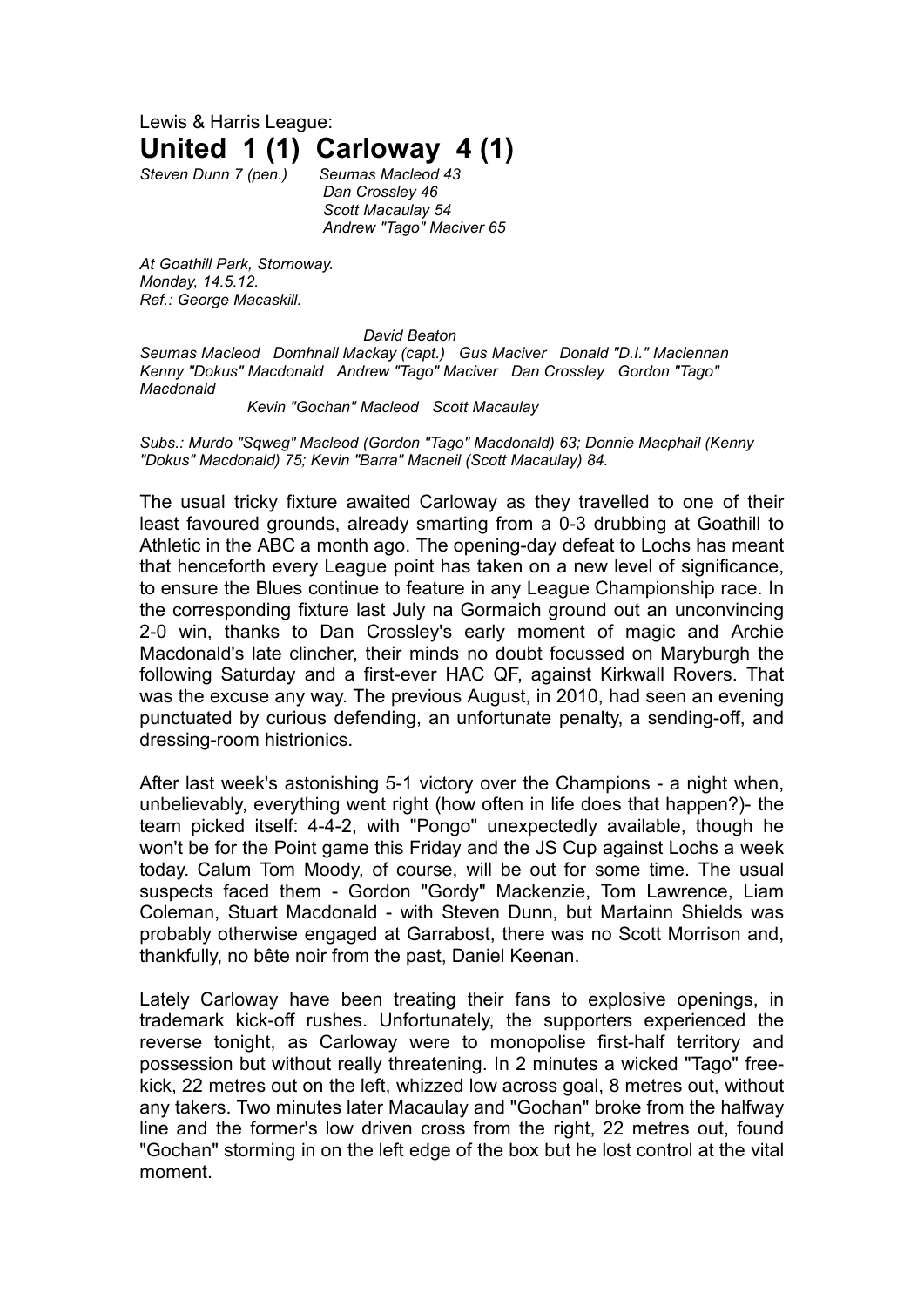Then, in the 7th minute, Christmas arrived early for the Wasps. A flighted free-kick from midway within the Carloway half was knocked away on the edge of the box by "Tago's" raised elbow. An expert penalty, shoulder-high to Beaton's right-hand stanchion, left the goalkeeper transfixed on his line.

The Blues continued to dominate play but dogged defending denied any clear chances - at either end. On 30 minutes a Macaulay run was halted 22 metres out centrally; "Tago's" careful free-kick cleared the wall but went straight to "Gordy". Nine minutes later a United free-kick was cleared; the ball was returned loosely into Blues' territory and the unexpected leaders received another gift. A short pass-back from "D.I." allowed the still-retreating Coleman to tip the ball beyond the stranded Beaton, to his left, but before he could follow up to convert, 8 metres out, Gus Maciver rescued the Blues with a brilliant saving tackle.

On 43 minutes, the goal arrived for Carloway that was increasingly looking unlikely on the evening arrived for Carloway; brilliantly executed and stunning in its simplicity. A "Tago" corner on the right was met at the near post by the leaping Seumas Macleod and headed straight and powerfully into the roof of the net. Immediately there might have been a second, as "Gochan" broke free on the right; 22 metres out he cut the early ball low to the racing Macaulay in the centre, and he likewise transferred it leftwards to the breaking "Tago", but the ball spun away from him on the edge of the box.

An old cliché in football says, "*If they had scored one, they'd have scored a barrowload !*" There is, of course, no way of proving this piece of "*wisdom*". However, for Carloway, it seemed to prove true. The team who had looked like they were destined never to score, suddenly found the net three times in the opening twenty minutes of the second half as a Crossley/"Pongo"-inspired midfield now repeatedly set up wide men "Dokus" and "Tago" to cascade chance after chance on front men, "Gochan" and Macaulay.

Within a minute of the restart Macaulay was impeded on the left touchline, 22 metres from the bye-line, and Dan Crossley stepped up to outdo Martin Peters by sending the sweetest of right-foot free-kicks curling low inside the retreating defence where a charging "Pongo's" presence was enough to unsight Mackenzie and allow the ball to fly into the net inside the far-side lefthand post. On 54 minutes na Gormaich broke in numbers from midfield and 20 metres out "Tago" slipped the ball left to Macaulay on the edge of the line, marginally onside, and he carried it into the box to slip it under the advancing keeper from 16 metres.

Even the loss of "Tago" with a torn ligament did not stop the rush. On 65 minutes a carbon copy of the second goal saw another exquisite free-kick from Crossley met behind the defence by "Pongo" at the near post, this time to drive home from 6 metres. United were wobbling dangerously at this point as the Blues ran and ran at them. On 67 minutes a "Gochan" flick allowed "Dokus" to fire just past the right-hand post from 18 metres on the right. Ten minutes later "Gochan" broke fast on the left and his square cut 16 metres from the bye-line was dummied by Macaulay but "Sqweg's" drive was blocked